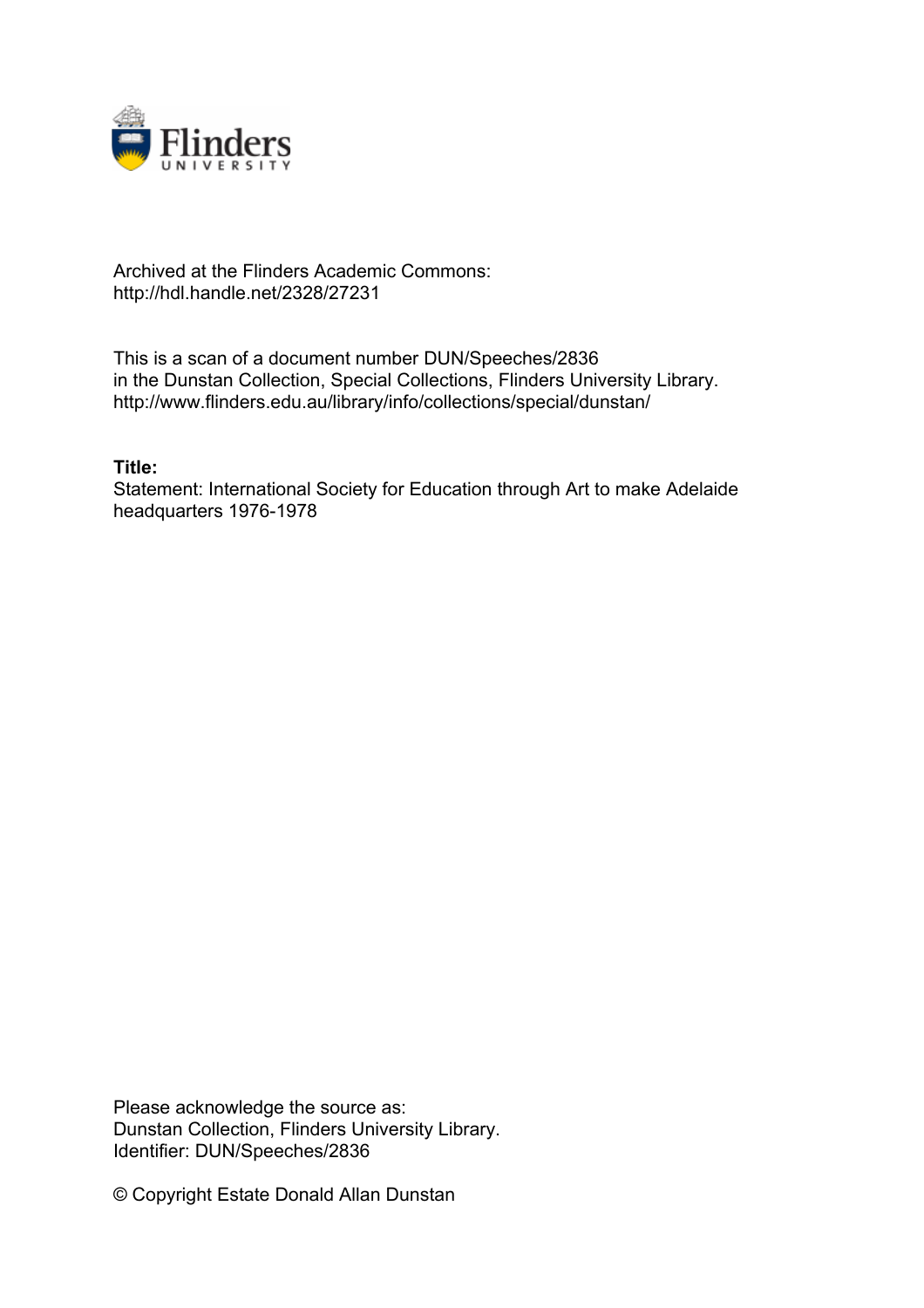**ENT from the Premier** 

Date *Duly 11***, 1975 State Administration Centre, Embargo** 

**Victoria Square, Adelaide, South Australia 5001 228 4811** 

*SBZS* **5n** 

**The Premier, Mr. Dunstan, announced today that the International Society for Education through Art had accepted his invitation to make Adelaide its world headquarters from 1976-1978.** 

**Mr. Dunstan said the Society's 2 3rd Congress will be held in Adelaide in August 1978.** 

**It was expected that more than 1,2 00 delegates from all over the world would take part.** 

**The Premier said that the decision of the Society to base its organisation here was an indication of how South Australia's art policies were regarded throughout the world.**